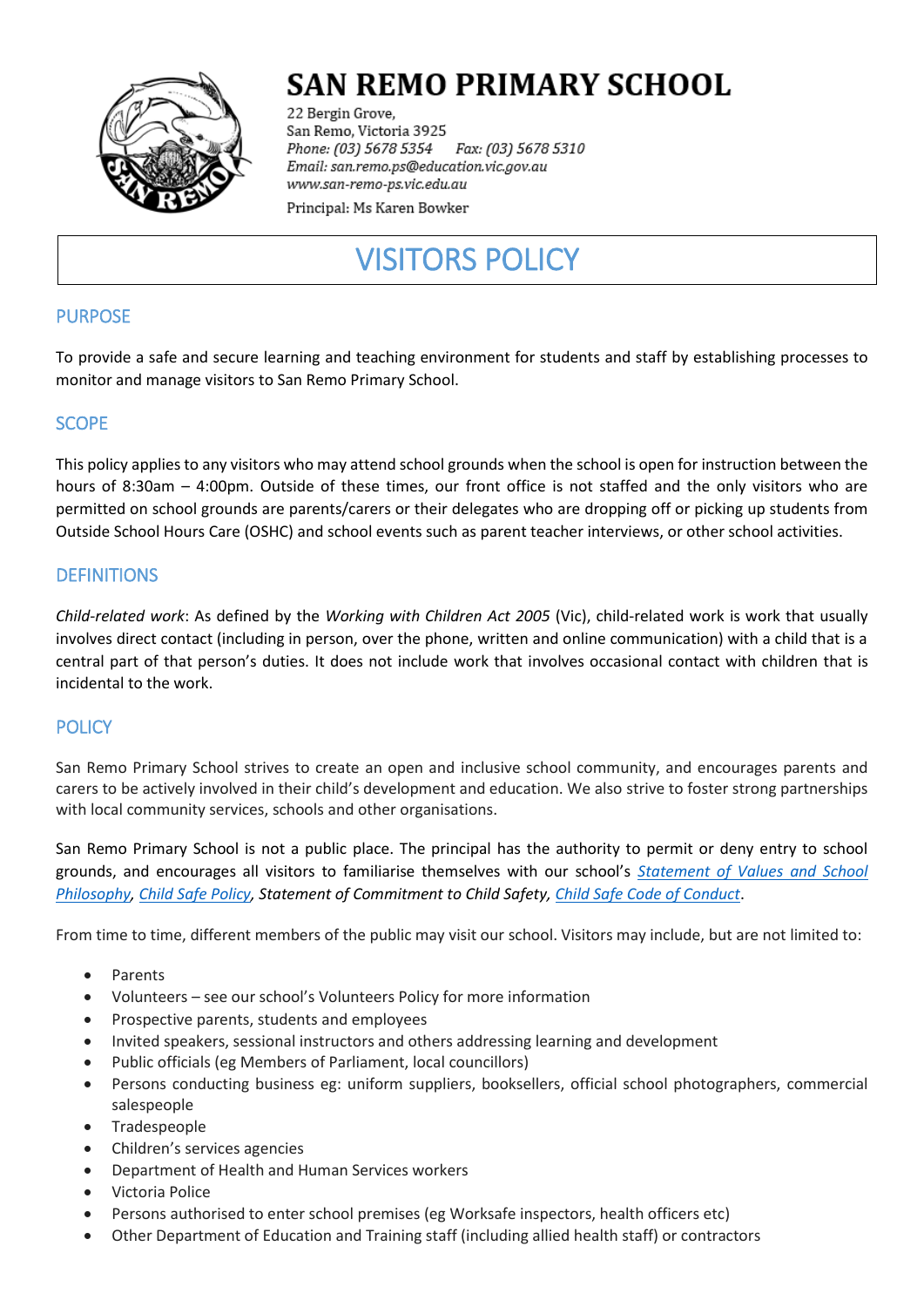NDIS therapists or other allied health or health practitioners

## Sign in procedure

All visitors to San Remo Primary School are required to report to the General Office on arrival (see exceptions below in relation to parents/carers). Visitors must:

- Record their name, signature, date and time of visit and purpose of visit in the Visitors Book
- Provide proof of identification to office staff upon request
- Produce their valid Working with Children Check where required by this policy (see below)
- Wear a visitor's lanyard at all times
- Follow instruction from school staff and abide by all relevant policies relating to appropriate conduct on school grounds including the Child Safety Standards Code of Conduct for Staff and Visitors
- Return to the office upon departure, sign out and return visitor's lanyard.

San Remo Primary School will ensure that our school's Child Safety Standards Code of Conduct for Staff and Visitors is available and visible to visitors when they sign in.

#### **Requirements for visitors to produce a valid Working with Children Check card**

For Working with Children Check (WWC Check) and other suitability check requirements relating to parents/carers and other volunteers working with students please see our Volunteers Policy.

All visitors who are engaged in **child-related work** (see definition above) must have a valid WWC Check.

In some circumstances, visitors to San Remo Primary School who are **not** engaged in child-related work will also be required to produce a valid WWC Check depending on the particular circumstances of their visit. For example, San Remo Primary School will require a valid WWC Check for:

- **visitors who will be working regularly with children** during the time they are visiting, even though direct contact with children is not a central part of their normal duties
- **visitors (e.g. contractors)**, who will regularly be performing work at the school and in circumstances where they will be performing their work in an area where they will be unsupervised and around children.

Further background checks, including references, may also be requested at the discretion of the principal.

Visitors who will be working in areas away from students (e.g. a visiting auditor who will be located in the front office with administration staff) or who will be supervised and accompanied by a staff member during their visit (e.g. a Member of Parliament, a journalist, a prospective parent on a school tour) will not be required to have a WWC Check.

Sworn Victoria Police officers or sworn Australian Federal Police officers are exempt from requiring a WWC Check, but may be asked to verify that they are sworn officers by providing proof of identification.

#### Invited speakers and presenters

On occasion, San Remo Primary School may invite external speakers or providers to deliver incursions, presentations, workshops and special programs for our students. Consistent with Department of Education and Training requirements, San Remo Primary School will:

- ensure that the content of presentations and programs by external providers contributes to the educational development of our students and is consistent with curriculum objectives
- ensure that any proposed visit, programs or content delivered by visitors complies with the requirement that education in Victorian government schools is secular and is consistent with the values of public education, Department policies and the *Education and Training Reform Act 2006* (Vic). In particular, programs delivered by visitors are to be delivered in a manner that supports and promotes the principles and practice of Australian democracy including a commitment to:
	- o elected government